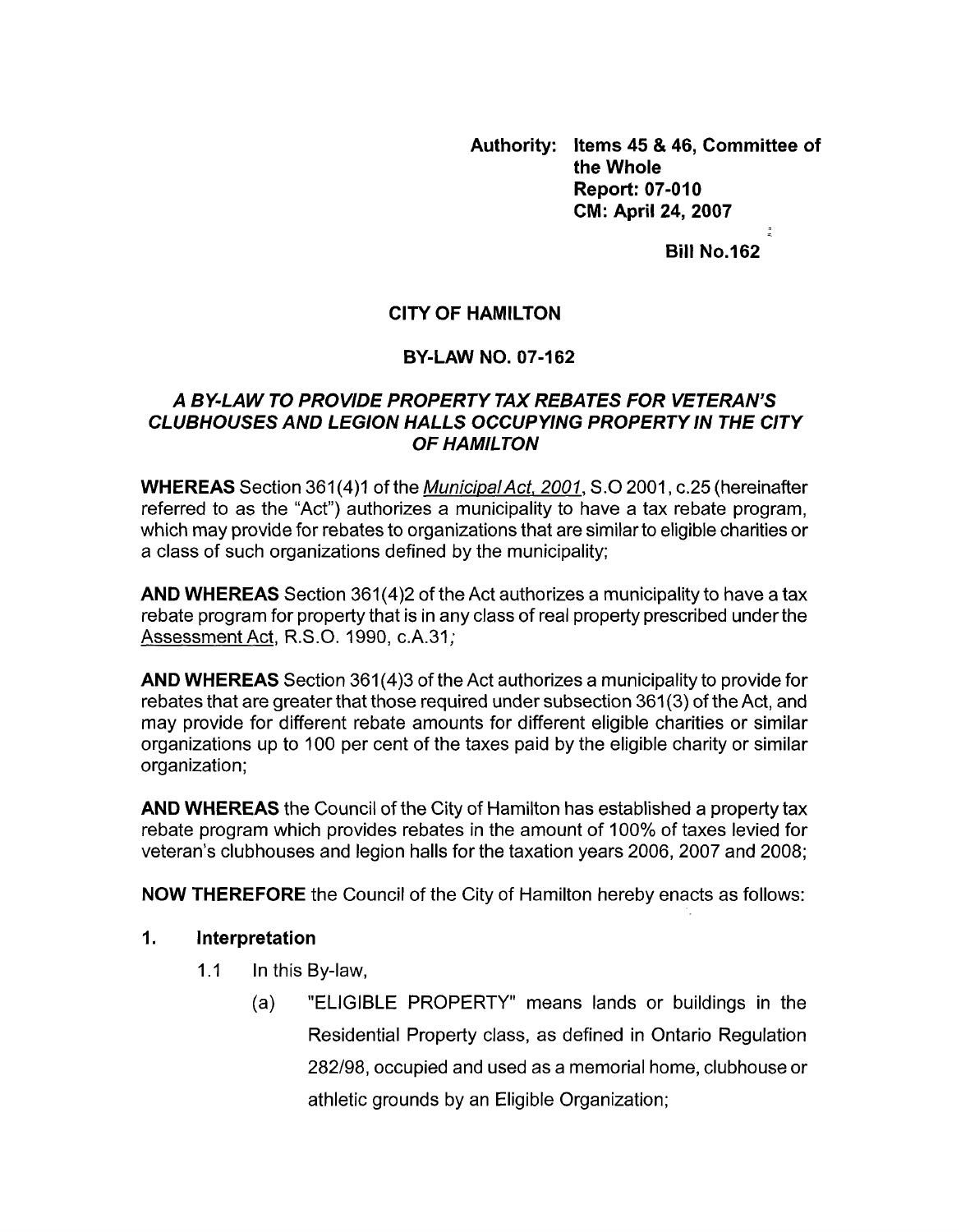- (b) "ELIGIBLE ORGANIZATION" means an organization of persons who served in the armed forces of His or Her Majesty or an ally of His or Her Majesty in any war and which occupies and uses the Eligible Property;
- "PROPERTY TAXES" means property taxes for municipal and school purposes levied for the year on the Eligible Property.  $(c)$

#### $2.$ **Qualifications**

- 2.1 An Eligible Organization is qualified to receive the property tax rebate under section **4** of this by-law, if:
	- (a) It has made an application for a property tax rebated in accordance with section 3 of this by-law;
	- It has agreed to notify the City Treasurer of any changes in circumstances which would alter its status as an Eligible (b) Organization or the status *of* its property as an Eligible Property, in a form satisfactory to the City Treasurer;
	- No property taxes for previous years remain in arrears on the Eligible Property; (c)
	- if the Eligible property is occupied by the Eligible Organization pursuant to a lease, the Eligible Organization has provided to the City by September 1<sup>st</sup> of each year for which it wishes to receive a tax rebate under section **4** of this by-law: (d)
		- (i) a copy of the lease agreement between the Eligible Organization and its landlord for the Eligible Property; and
		- written confirmation from the landlord of the Eligible Property of the amount of property taxes payable by the Eligible Organization for that year, pursuant to the terms of the lease agreement. (ii)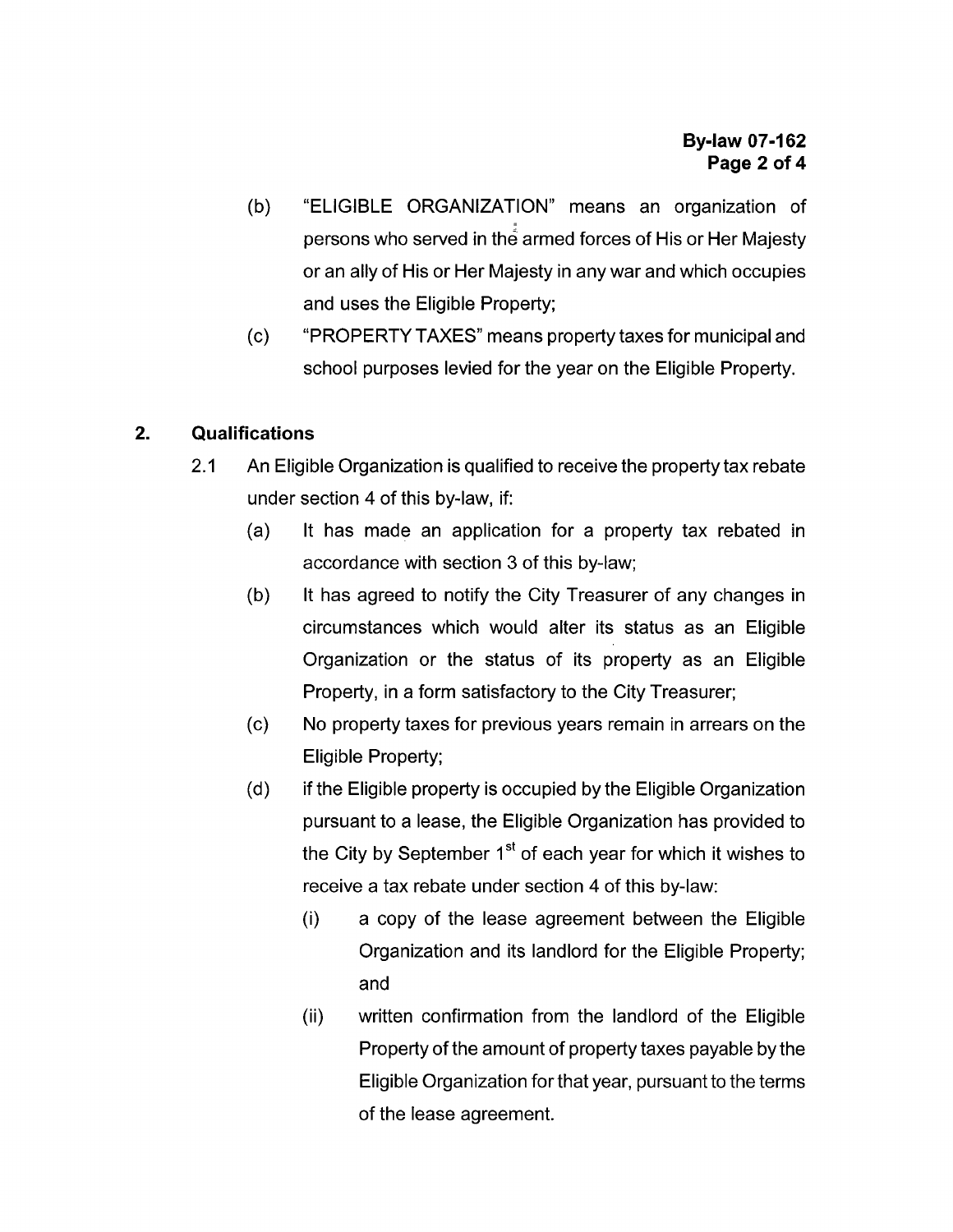# **3. Application**

- 3.1 **An** initial, one-time application for a tax rebate submitted to the City on or before the first day of September of the initial year for which it wishes to commence to receive a tax rebate under this by-law, shall:
	- (a) be in writing, on a form prepared by the City Treasurer for that purpose;
	- include documentation in support thereof in a form satisfactory to the City Treasurer to establish: (b)
		- (i) that the applicant is an Eligible Organization
		- (ii) Eligible Property that the property for which the application is made is an

(iii) in the year in respect of which the application is made; the total property taxes payable for the Eligible Property

3.2 **A** copy of the audited financial statements of the Eligible Organization to be submitted annually to the City on or before the first day of September of each year for which it wishes to receive a tax rebate under this by-law.

# **4. Re bate**

4.1 Provided that an Eligible Organization meets the qualifications set out in sections 2 and 3 of this by-law, an annual rebate in the amount of 100 percent of the Property Taxes payable, excluding special charges, by the Eligible Organization on the Eligible Property, shall be credited through the direct adjustment of property taxes on the Eligible Organization's property tax account for each of 2006, 2007 and 2008 taxation years.